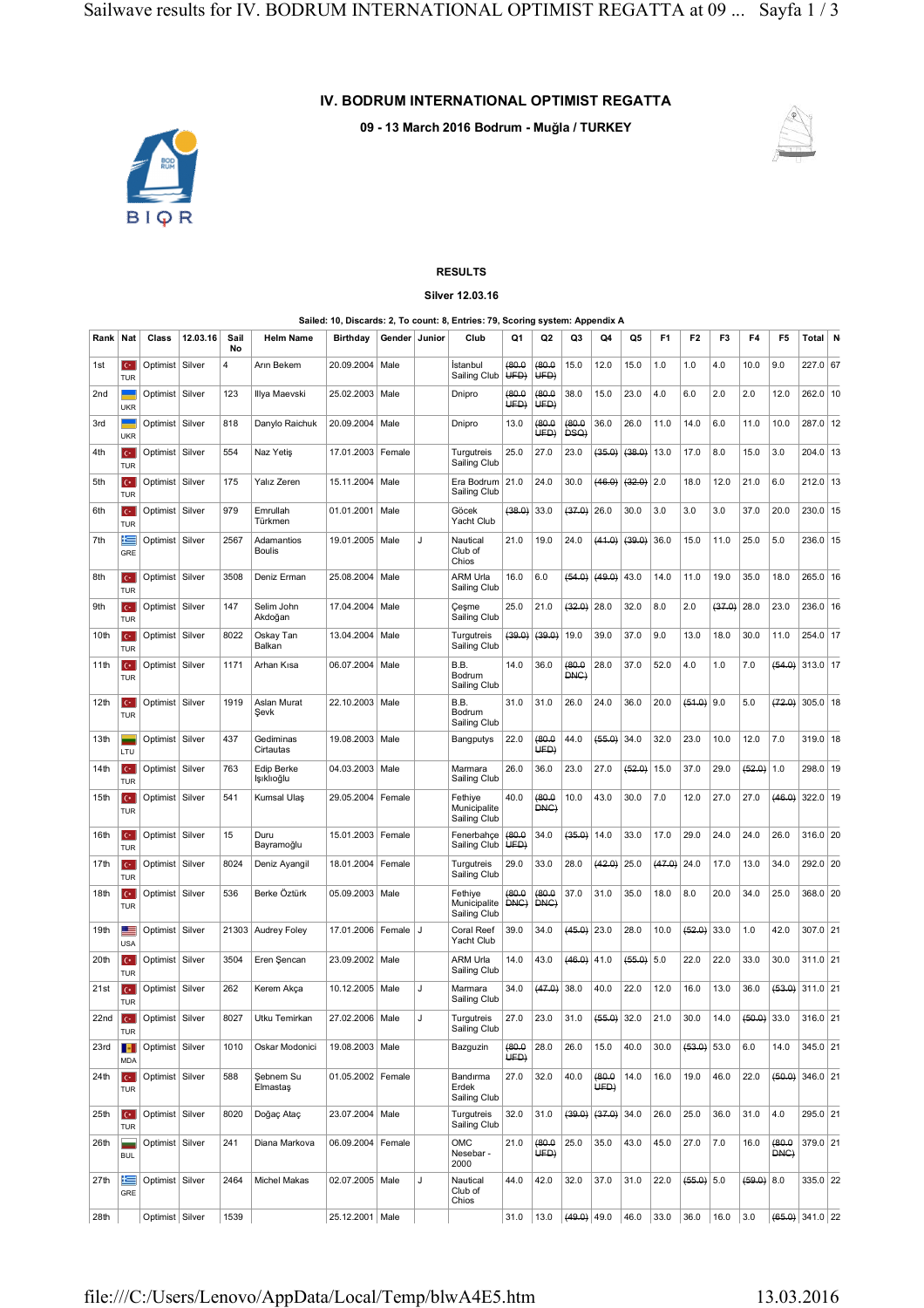|                  | 隼<br>GRE                             |                   |              | Chrysoulas<br>Athanasios    |                         |        |   | Nautical<br>Club of Kos         |                |                |               |        |               |                |               |                |                    |                   |            |  |
|------------------|--------------------------------------|-------------------|--------------|-----------------------------|-------------------------|--------|---|---------------------------------|----------------|----------------|---------------|--------|---------------|----------------|---------------|----------------|--------------------|-------------------|------------|--|
| 29th             | $\mathbf{C}^*$<br><b>TUR</b>         | Optimist Silver   | 8025         | Kaan<br>Karayazgan          | 25.04.2004              | Male   |   | Turgutreis<br>Sailing Club      | 27.0           | 22.0           | 25.0          | 47.0   | 36.0          | 24.0           | (60.0)        | (60.0)         | 32.0               | 19.0              | 342.0 23   |  |
| 30th             | $\mathbf{C}^*$<br>TUR                | Optimist   Silver | 229          | Nilüfer Aldinç              | 30.10.2002              | Female |   | B.B.<br>Bodrum<br>Sailing Club  | (80.0)<br>DNG) | (80.0<br>DNG)  | 27.0          | 9.0    | 17.0          | 6.0            | 5.0           | 21.0           | 80.0<br><b>UFD</b> | 68.0              | 393.0 23   |  |
| 31st             | $\mathbf{C}^*$<br><b>TUR</b>         | Optimist   Silver | 8004         | Mertcan Çubuk               | 06.09.2003 Male         |        |   | Turgutreis<br>Sailing Club      | (80.0)<br>UFD  | 49.0           | 23.0          | 18.0   | 14.0          | 25.0           | 38.0          | 39.0           | (63.0)             | 29.0              | 368.0 23   |  |
| 32 <sub>nd</sub> | $\mathbf{C}^*$<br><b>TUR</b>         | Optimist   Silver | 847          | Ceren Düşünen               | 06.06.2003              | Female |   | Tekirdağ<br>Sailing Club        | 19.0           | 20.0           | 39.0          | 51.0   | 47.0          | 42.0           | 10.0          | (80.0)<br>RAF) | 8.0                | (69.0)            | 385.0 23   |  |
| 33rd             | $C^*$<br><b>TUR</b>                  | Optimist   Silver | 1311         | Ali Kazmaz                  | 30.04.2003              | Male   |   | Yeşilyurt<br>Sailing Club       | 32.0           | 21.0           | 22.0          | 34.0   | (48.0)        | 31.0           | 32.0          | 26.0           | 38.0               | (41.0)            | 325.0 23   |  |
| 34th             | $\mathbf{C}^*$<br><b>TUR</b>         | Optimist   Silver | 400          | Tan Batmaz                  | 07.04.2004              | Male   |   | Sinop<br>Krdnz.<br>Sailing Club | (62.0)         | 40.0           | 37.0          | 27.0   | 28.0          | 19.0           | 9.0           | 25.0           | (62.0)             | 52.0              | $351.0$ 23 |  |
| 35th             | $\mathbf{C}^*$<br><b>TUR</b>         | Optimist   Silver | 768          | Mehmet<br>Oğuzhan<br>Ozkaya | 16.12.2003              | Male   |   | Marmara<br>Sailing Club         | 20.0           | 29.0           | 17.0          | 39.0   | 42.0          | 38.0           | (80.0<br>DNC) | 31.0           | (67.0)             | 21.0              | 384.0 23   |  |
| 36th             | $\mathbf{C}^*$<br><b>TUR</b>         | Optimist   Silver | 8026         | Polat Sarı                  | 12.05.2006              | Male   | J | Turgutreis<br>Sailing Club      | (80.0)<br>UFD  | 26.0           | 34.0          | 50.0   | 20.0          | 23.0           | (56.0)        | 23.0           | 18.0               | 44.0              | 374.0 23   |  |
| 37th             | $\mathbf{C}^*$<br><b>TUR</b>         | Optimist Silver   | 8023         | Naz Ertekin                 | 08.01.2005              | Female | J | Turgutreis<br>Sailing Club      | 36.0           | (46.0)         | 33.0          | 33.0   | 34.0          | 40.0           | 7.0           | 35.0           | 23.0               | (61.0)            | 347.0 24   |  |
| 38th             | $C^*$<br><b>TUR</b>                  | Optimist   Silver | 1495         | Tan Onat<br>Oğütcü          | 05.05.2005              | Male   | J | Çeşme<br>Sailing Club           | 14.0           | (80.0)<br>UFD  | 41.0          | 18.0   | 50.0          | 29.0           | 21.0          | 42.0           | 26.0               | (70.0)            | 391.0 24   |  |
| 39th             | $\mathbf{C}^*$<br><b>TUR</b>         | Optimist Silver   | 6175         | Bulut Çanakçı               | 16.03.2005              | Male   | J | İstanbul<br>Sailing Club        | (80.0)<br>UFD  | (80.0)<br>UED) | 16.0          | 33.0   | 29.0          | 34.0           | 28.0          | 54.0           | 44.0               | 13.0              | 411.0 25   |  |
| 40th             | $\mathbf{C}^*$<br>TUR                | Optimist Silver   | 82           | Burak Dağdelen              | 10.07.2005              | Male   | J | Sinop<br>Krdnz.<br>Sailing Club | (80.0<br>UED)  | 24.0           | 25.0          | 37.0   | (44.0)        | 37.0           | 33.0          | 38.0           | 19.0               | 39.0              | 376.0 25   |  |
| 41st             | $\mathbf{C}^*$<br><b>TUR</b>         | Optimist   Silver | 173          | Sıla Göbel                  | 20.07.2003              | Female |   | Era Bodrum<br>Sailing Club      | 22.0           | 17.0           | (51.0)        | 46.0   | 38.0          | (51.0)         | 42.0          | 45.0           | 17.0               | 31.0              | 360.0 25   |  |
| 42nd             | 生<br>GRE                             | Optimist   Silver | 2519         | Lampros<br>Georgopoulos     | 16.03.2002              | Male   |   | Patras<br>Sailing Club          | (80.0)<br>UFD) | 25.0           | 48.0          | 54.0   | 18.0          | 53.0           | 20.0          | 28.0           | 29.0               | (57.0)            | 412.0 27   |  |
| 43rd             | <b>BUL</b>                           | Optimist   Silver | $\mathbf{1}$ | Daniel Yordanov             | 26.01.2003              | Male   |   | OMC<br>Nesebar -<br>2000        | 37.0           | 38.0           | 28.0          | 26.0   | 41.0          | 28.0           | 34.0          | 43.0           | (46.0)             | (55.0)            | 376.0 27   |  |
| 44th             | $C^*$<br><b>TUR</b>                  | Optimist   Silver | 127          | Sarp Dündar                 | 22.07.2003              | Male   |   | İstanbul<br>Sailing Club        | 41.0           | (80.0<br>UED)  | (46.0)        | 34.0   | 44.0          | 46.0           | 26.0          | 15.0           | 42.0               | 32.0              | 406.0 28   |  |
| 45th             | $C^*$<br><b>TUR</b>                  | Optimist   Silver | 321          | Ali Lök                     | 09.02.2001              | Male   |   | Eğirdir<br>Sailing Club         | 46.0           | (80.0)<br>DNC) | (52.0)        | 42.0   | 41.0          | 43.0           | 39.0          | 32.0           | 41.0               | 2.0               | 418.0 28   |  |
| 46th             | $\mathbf{C}^*$<br><b>TUR</b>         | Optimist   Silver | 2307         | Ozan Ersoy                  | 10.08.2004              | Male   |   | B.B.<br>Bodrum<br>Sailing Club  | 26.0           | 42.0           | 33.0          | 30.0   | 29.0          | 54.0           | 54.0          | (66.0)         | (61.0)   27.0      |                   | 411.0 29   |  |
| 47th             | $\mathbf{C}^*$<br><b>TUR</b>         | Optimist   Silver | 21           | Alinda Karaman              | 01.02.2003              | Female |   | Fenerbahçe<br>Sailing Club      | 35.0           | 35.0           | 35.0          | 29.0   | 51.0          | (56.0)         | 31.0          | 40.0           | 40.0               | (80.0)<br>DNC)    | 432.0 29   |  |
| 48th             | $C^*$<br>TUR                         | Optimist   Silver | 6195         | Kaan Atak                   | 26.01.2005              | Male   | J | Istanbul<br>Sailing Club        | 38.0           | 41.0           | 27.0          | (54.0) | 45.0          | 35.0           | 47.0          | 47.0           | 20.0               | (56.0)            | 410.0 30   |  |
| 49th             | $\mathbf{C}^*$<br><b>TUR</b>         | Optimist Silver   | 260          | Demir Aydınoğlu             | 11.03.2004              | Male   |   | Marmara<br>Sailing Club         | 37.0           | 37.0           | 35.0          | 31.0   | 46.0          | 27.0           | (63.0)        | (80.0<br>DSQ)  | 63.0               | 24.0              | 443.0 30   |  |
| 50th             | $C^*$<br><b>TUR</b>                  | Optimist Silver   | 8019         | Yiğit Caner                 | 28.10.2006 Male         |        | J | Turgutreis<br>Sailing Club      | 48.0           | 34.0           | $(61.0)$ 29.0 |        | 49.0          | (65.0)         | 40.0          | 52.0           | 14.0               | 40.0              | 432.0 30   |  |
| 51st             | $C^*$<br><b>TUR</b>                  | Optimist   Silver | 144          | Deniz Yasemin<br>Durmaz     | 30.06.2005   Female   J |        |   | Çeşme<br>Sailing Club           | 45.0           | 47.0           | 42.0          | 47.0   | 40.0          | (71.0)         | $(73.0)$ 56.0 |                | 9.0                | 28.0              | 458.0 31   |  |
| 52 <sub>nd</sub> | GER                                  | Optimist Silver   | 12           | Bo Mohn                     | 04.07.2006              | Male   | J | PWV                             | 45.0           | 35.0           | 21.0          | 29.0   | 33.0          | (80.0)<br>DNC) | 0.08<br>DSQ)  | 30.0           | 49.0               | 75.0              | 477.0 31   |  |
| 53rd             | $C^*$<br><b>TUR</b>                  | Optimist   Silver | 264          | Arda Çavuşoğlu              | 26.10.2005              | Male   | J | Marmara<br>Sailing Club         | 30.0           | 30.0           | 43.0          | (52.0) | 45.0          | 44.0           | $(68.0)$ 34.0 |                | 47.0               | 47.0              | 440.0 32   |  |
| 54th             | $C^*$<br><b>TUR</b>                  | Optimist   Silver | 1179         | Eren Tahincioğlu            | 17.04.2004              | Male   |   | B.B.<br>Bodrum<br>Sailing Club  | 44.0           | 25.0           | 42.0          | 52.0   | (80.0)<br>DNC | 55.0           | 44.0          | 59.0           | 4.0                | (74.0)            | 479.0 32   |  |
| 55th             | $\mathbf{C}^{\star}$<br><b>TUR</b>   | Optimist   Silver | 145          | Yaman Aktolun               | 12.01.2005              | Male   | J | Çeşme<br>Sailing Club           | 33.0           | 39.0           | 48.0          | 39.0   | 39.0          | 41.0           | 43.0          | (63.0)         | (65.0)             | 43.0              | 453.0 32   |  |
| 56th             | $C^*$<br><b>TUR</b>                  | Optimist Silver   | 310          | Yaşar Alp Akın              | 13.05.2005 Male         |        | J | İstanbul<br>Sailing Club        | (80.0)<br>UFD) | 35.0           | 46.0          | 31.0   | 45.0          | (59.0)         | 41.0          | 44.0           | 39.0               | 45.0              | 465.0 32   |  |
| 57th             | 挂<br>GRE                             | Optimist Silver   | 1056         | Nikolaos<br>Georgopoulos    | 03.01.2004              | Male   |   | Patras<br>Sailing Club          | (80.0)<br>UFD  | 30.0           | 29.0          | 44.0   | 13.0          | 48.0           | 46.0          | (66.0) 55.0    |                    | 64.0              | 475.0 32   |  |
| 58th             | $\mathbf{C}^{\bullet}$<br><b>TUR</b> | Optimist Silver   | 1492         | Poyraz Gülcan               | 09.11.2004              | Male   |   | Solo Sailing<br>Club            | (56.0)         | 49.0           | 31.0          | 54.0   | 39.0          | 39.0           | 45.0          | $(65.0)$ 43.0  |                    | 36.0              | 457.0 33   |  |
| 59th             | $C^*$<br><b>TUR</b>                  | Optimist Silver   | 3511         | Tunç Namdar                 | 16.11.2005 Male         |        | J | ARM Urla<br>Sailing Club        | 51.0           | 38.0           | 52.0          | 32.0   | 48.0          | 57.0           | (66.0)        | $(76.0)$ 51.0  |                    | 16.0              | 487.0 34   |  |
| 60th             | $C^*$<br><b>TUR</b>                  | Optimist   Silver | 849          | Ege Noyan<br>Topdemir       | 01.01.2004 Male         |        |   | Tekirdağ<br>Sailing Club        | 34.0           | 32.0           | 50.0          | 58.0   | 38.0          | $(60.0)$ 35.0  |               | 41.0           | 58.0               | (73.0)            | 479.0 34   |  |
| 61st             | $C^*$<br><b>TUR</b>                  | Optimist Silver   | 845          | Ege<br>Ayyıldızbayraktar    | 26.03.2007              | Male   | J | Tekirdağ<br>Sailing Club        | (80.0)<br>UFD  | 44.0           | 17.0          | 34.0   | 36.0          | (72.0)         | 72.0          | 71.0           | 57.0               | 17.0              | 500.0 34   |  |
| 62nd             | $C^*$<br>TUR                         | Optimist   Silver | 839          | Melek<br>Pehlivanoğlu       | 30.08.2004              | Female |   | Tekirdağ<br>Sailing Club        | 32.0           | 36.0           | 45.0          | 36.0   | 47.0          | 49.0           | 60.0          | 48.0           | (64.0)             | (77.0)            | 494.0 35   |  |
| 63rd             | $C^*$<br><b>TUR</b>                  | Optimist Silver   | 337          | Taylan<br>Sarıhasan         | 01.08.2002              | Male   |   | Samsun<br>Sailing Club          | 49.0           | 48.0           | 43.0          | 40.0   | 41.0          | (63.0)         | $(58.0)$ 51.0 |                | 45.0               | 37.0              | 475.0 35   |  |
| 64th             | $C^*$<br><b>TUR</b>                  | Optimist Silver   | 73           | Çınar Somdaş                | 17.10.2005 Male         |        | J | Fenerbahçe<br>Sailing Club      | 35.0           | 19.0           | (66.0)        | 59.0   | 22.0          | 64.0           | 61.0          | 49.0           | 56.0               | $(74.0)$ 502.0 36 |            |  |